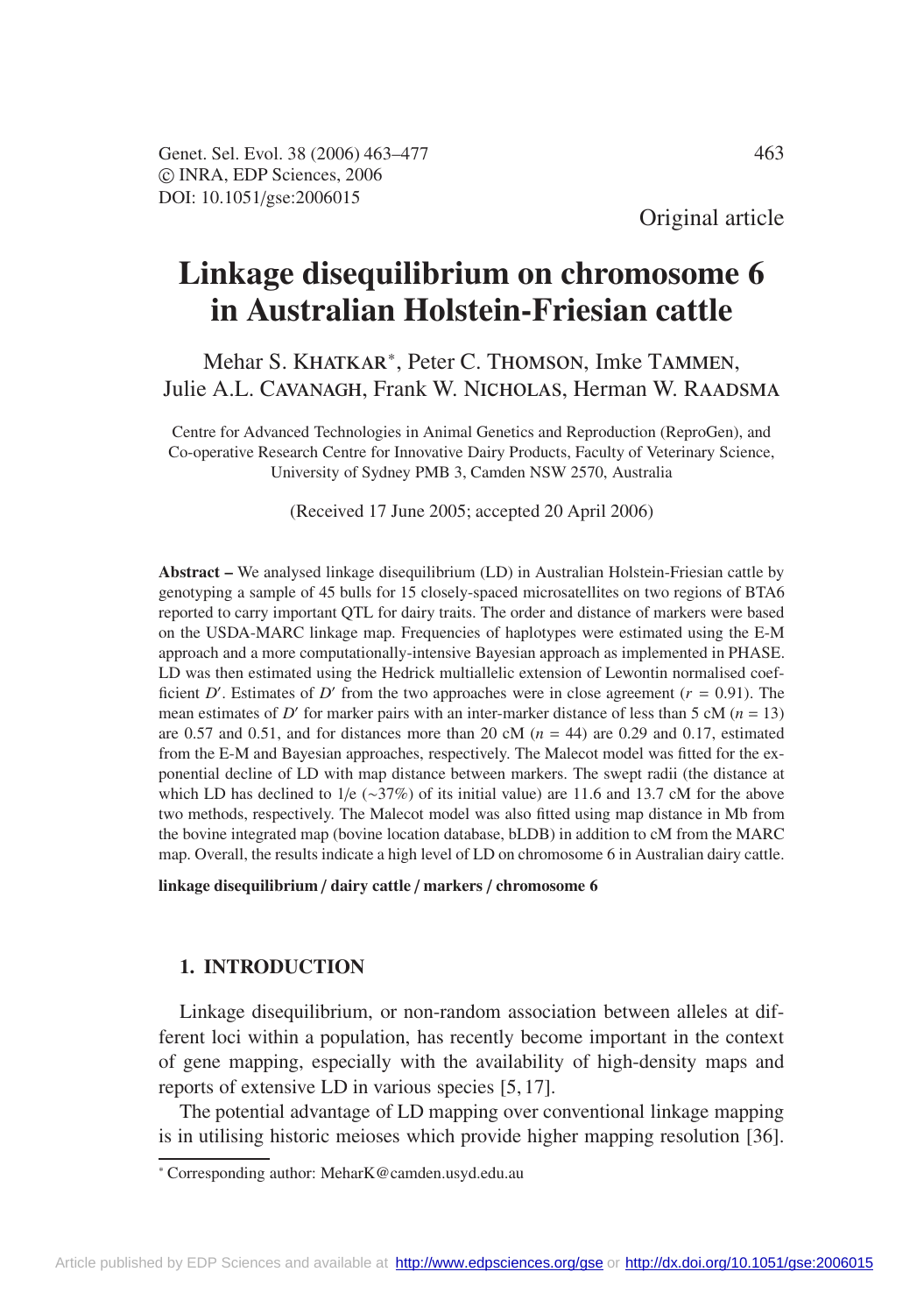LD analysis has proved powerful for high-resolution mapping of genes for monogenic disorders [5] and complex diseases in humans [5,18]. In dairy cattle, successful efforts have been made towards positional cloning of causal mutations affecting fat percent and protein percent using combined linkage and LD mapping approaches [4, 11]. However, this type of analysis is limited to specific types of resource populations and is not practicable for novel traits measured only in groups of animals with no family structure. With increasing numbers of single-nucleotide polymorphism (SNP) markers becoming available, it is now possible to conduct genome-wide LD-mapping in populations with no family structure [16].

Recent simulation studies and reviews have suggested that optimum designs for such LD mapping studies depend mainly on the extent and pattern of LD across the genome in the studied population [1, 48]. Marker-marker LD provides a benchmark for evaluating optimal marker density. Hence, a number of studies have attempted to describe the extent of inter-marker LD in various species/populations, and have investigated the relationship between LD and inter-marker map distance. Some of these are described below.

The extent of LD has been studied most thoroughly in humans, where substantial LD extends over physical distances up to 100 kb in several populations [3, 16, 39], and up to several megabases in isolated populations [3,13,29,38]. The extent of LD in livestock is expected to be higher than in humans, since the forces producing LD (admixture, selection and small effective population sizes) are more extreme in livestock populations [33]. The evidence supporting this expectation is accumulating: high levels of LD have been found to extend for many centimorgans in dairy cattle [10], sheep [28], pigs [34] and horses [43]. These studies used family information to infer the most likely phase of the dams' haplotypes. Tenesa *et al.* [42] reported some evidence of LD on BTA6 in a sample of unrelated United Kingdom dairy cattle. Sutter *et al.* [41] used several samples of unrelated animals to estimate LD in a range of dog breeds. Studies in humans, dogs and pigs indicate that the pattern and extent of the LD is often population-specific [19, 34, 37]. This emphasises that estimates of LD in specific populations are required before carrying out LD-based fine-mapping studies in those populations.

Chromosome 6 (BTA6) has been reported to carry important QTL affecting milk production traits. In this study we explored the extent of LD in Australian Holstein-Friesian cattle in the two important regions of chromosome 6 known to carry QTL affecting milk production in dairy cattle. To estimate LD, we used algorithms that do not rely on family information for inferring haplotypes. The animals in the samples are representative of the current Holstein-Friesian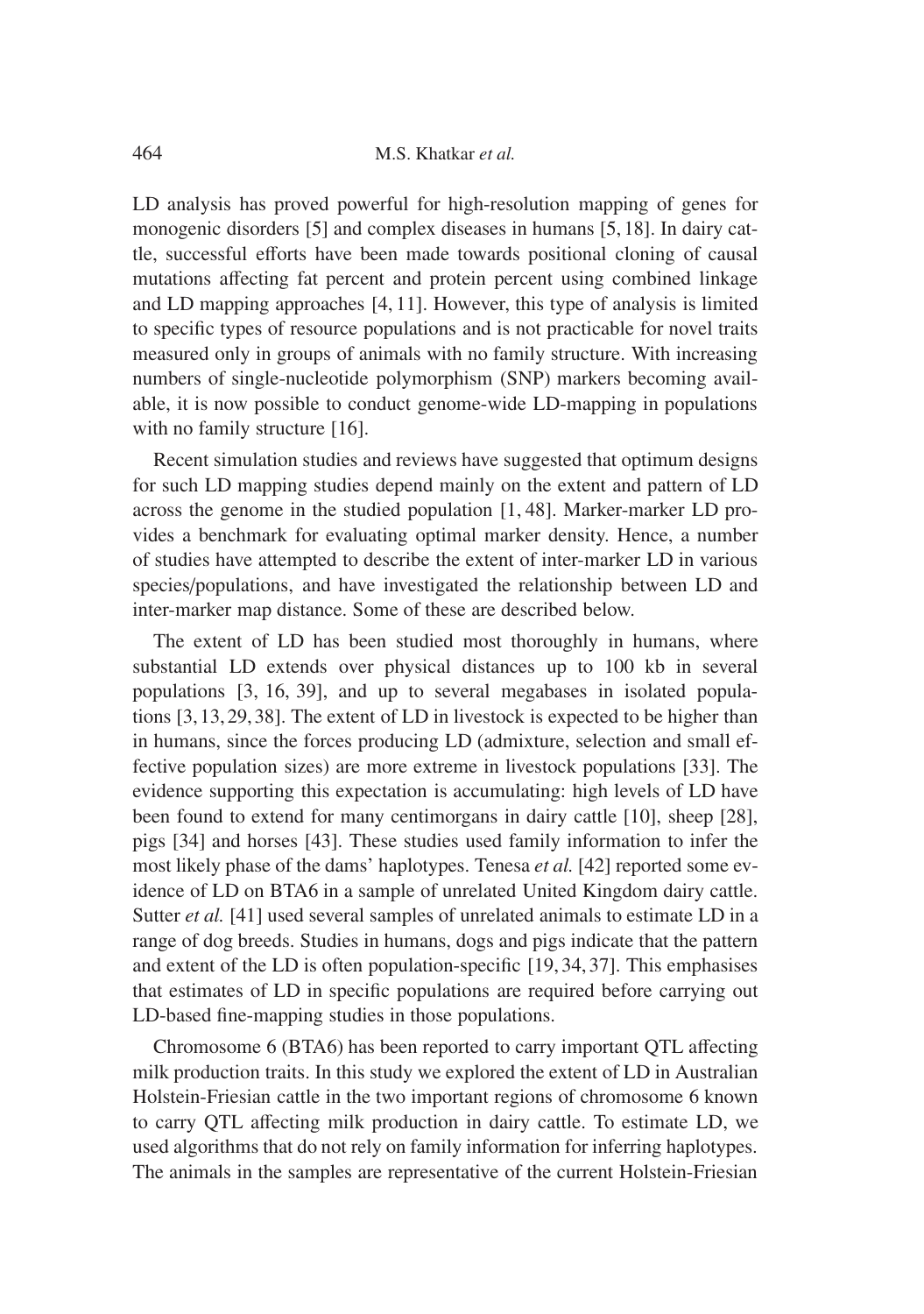population in Australia and thus provide an indication of the extent of LD in this population for chromosome 6.

# **2. MATERIALS AND METHODS**

A panel of 45 progeny-tested Australian Holstein-Friesian bulls born during 1989–1999 was selected for this study. Using pedigree information obtained from the Australian Dairy Herd Improvement Scheme (ADHIS; http://www.adhis.com.au), these 45 bulls were selected from all the bulls in these cohorts, on the basis of least relationship, as assessed by the coefficient of co-ancestry. To represent the population better, the bulls with more daughters were also preferentially selected. The bulls were considered unrelated for the purpose of this study. The mean kinship between these bulls is 0.009 with first and third quartile for kinship being 0 and 0.012, respectively. The kinships between these bulls were computed using FORTRAN programs in the PEDIG package of D. Boichard (http://dga.jouy.inra.fr/sgqa/diffusions/pedig/pedigE.htm).

# **2.1. Extraction and amplification of DNA**

Semen samples for the bulls were obtained from Genetics Australia (Bacchus Marsh, Vic, Australia). Genomic DNA was extracted from straws of frozen semen samples by a salting-out method adapted from Heyen *et al.* [15]. The quantities of original DNA available were very small. Hence all DNA samples were amplified genome-wide using a GenomiPhiTM DNA Amplification Kit (Amersham Biosciences, Castle Hill, NSW, Australia). Un-amplified and amplified DNA from five of the bulls was genotyped for nine microsatellites and the results were identical. All subsequent genotyping on this panel was done on amplified DNA.

# **2.2. Markers and genotyping**

Fifteen BTA6 microsatellites, mainly spanning two regions of interest, were selected for genotyping (Tab. I). These regions had previously been identified in a meta-analysis of published QTL [22], as being of potential interest. The average inter-marker distance is 4.6 cM. All the distances are based on the MARC-USDA linkage map (http://www.marc.usda.gov – accessed 10 January, 2005). Since the genetic distance between close markers may not be precise,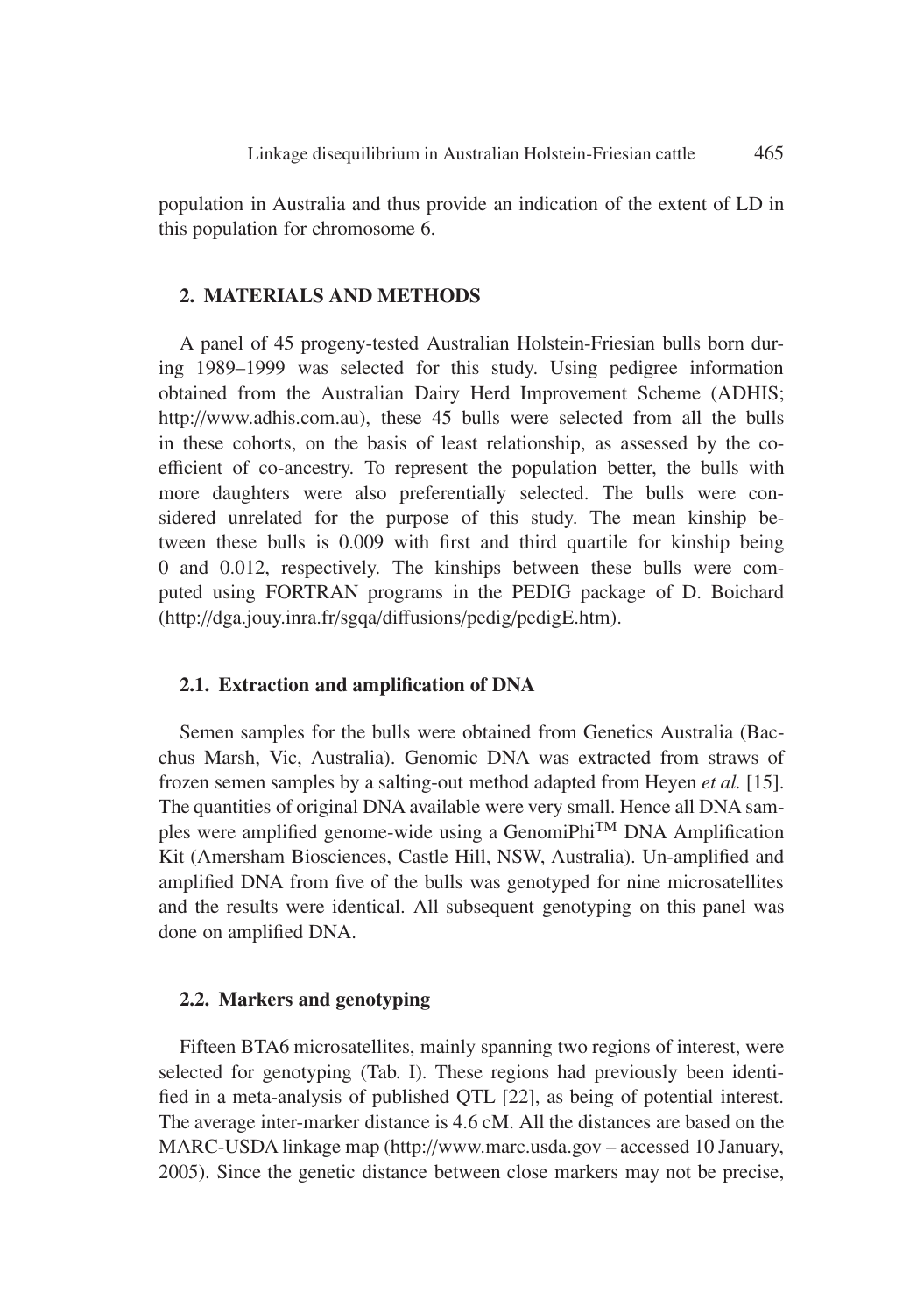**Table I.** Marker name, BTA6 chromosomal location in the MARC map and in the integrated bovine map (bLDB), number of alleles, observed heterozygosity and expected heterozygosity under Hardy-Weinberg equilibrium (HWE), and significance level (*P*) of the test for departure from HWE1.

|                | MARC     | <b>bLDB</b> | Alleles | Observed | Expected | P-value |
|----------------|----------|-------------|---------|----------|----------|---------|
| Marker         | Position | Position    |         | Hetero-  | Hetero-  |         |
| Name           | (cM)     | (kb)        |         | zygosity | zygosity |         |
| <b>BM1329</b>  | 35.4     | 15926       | 8       | 75.6     | 76.5     | 0.551   |
| <b>BMS1242</b> | 52.8     | 40013       | 7       | 75.0     | 79.3     | 0.225   |
| <b>BM143</b>   | 53.7     | 38245       | 6       | 24.4     | 69.4     | 0.000   |
| JMP36          | 56.1     | 44638       | 5       | 70.5     | 70.2     | 0.573   |
| <b>BMS690</b>  | 56.4     | 44787       | 4       | 44.4     | 60.9     | 0.022   |
| <b>BL1099</b>  | 58.4     | 47443       | 6       | 29.5     | 69.2     | 0.000   |
| <b>BM4322</b>  | 63.9     | 61308       | 7       | 39.5     | 38.9     | 0.830   |
| BM4621         | 77.6     | 80060       | 5       | 37.8     | 39.7     | 0.190   |
| EL03           | 88.2     | 96668       | 6       | 71.8     | 66.9     | 0.227   |
| MB062          | 89.4     | 96678       | 3       | 44.4     | 42.7     | 1.000   |
| CSPS100        | 91.5     | 94535       | 3       | 41.9     | 42.4     | 0.864   |
| <b>BMS2460</b> | 93.5     | 101961      | 3       | 66.7     | 61.4     | 0.498   |
| AFR227         | 97.0     | 103260      | 5       | 52.9     | 77.9     | 0.046   |
| BM4311         | 97.7     | 103260      | 4       | 81.8     | 70.3     | 0.232   |
| <b>BMS511</b>  | 99.3     | 103607      | 6       | 88.1     | 77.4     | 0.428   |

<sup>1</sup>The web version of the Genepop program (http://wbiomed.curtin.edu.au/genepop) was used to conduct the Fisher exact test for Hardy-Weinberg equilibrium (HWE).

hence as an alternative, the distances were also calculated from the bovine Location DataBase (bLDB) (http://medvet.angis.org.au/ldb/; [32]) with distance expressed in kb. The bLDB is an integrated map constructed from all the major public-domain physical and genetic maps of cattle, using the LDB software of Morton *et al.* [30], which had previously been used for construction of an integrated human map before completion of the human annotated sequence.

Genotyping was carried out using a LI-COR 4200 sequencer (LI-COR, Lincoln, USA) with fluorescent dye-labeled primers. Two duplicate DNA samples and one blank sample were included for quality control. Genotypic scoring was done using Gene ImagIR software (http://www.licor.com/bio/GeneIm/ GeneIm1.jsp).

# **2.3. Testing for Hardy-Weinberg Equilibrium**

The number of alleles, observed heterozygosity and expected heterozygosity under Hardy-Weinberg equilibrium (HWE) for each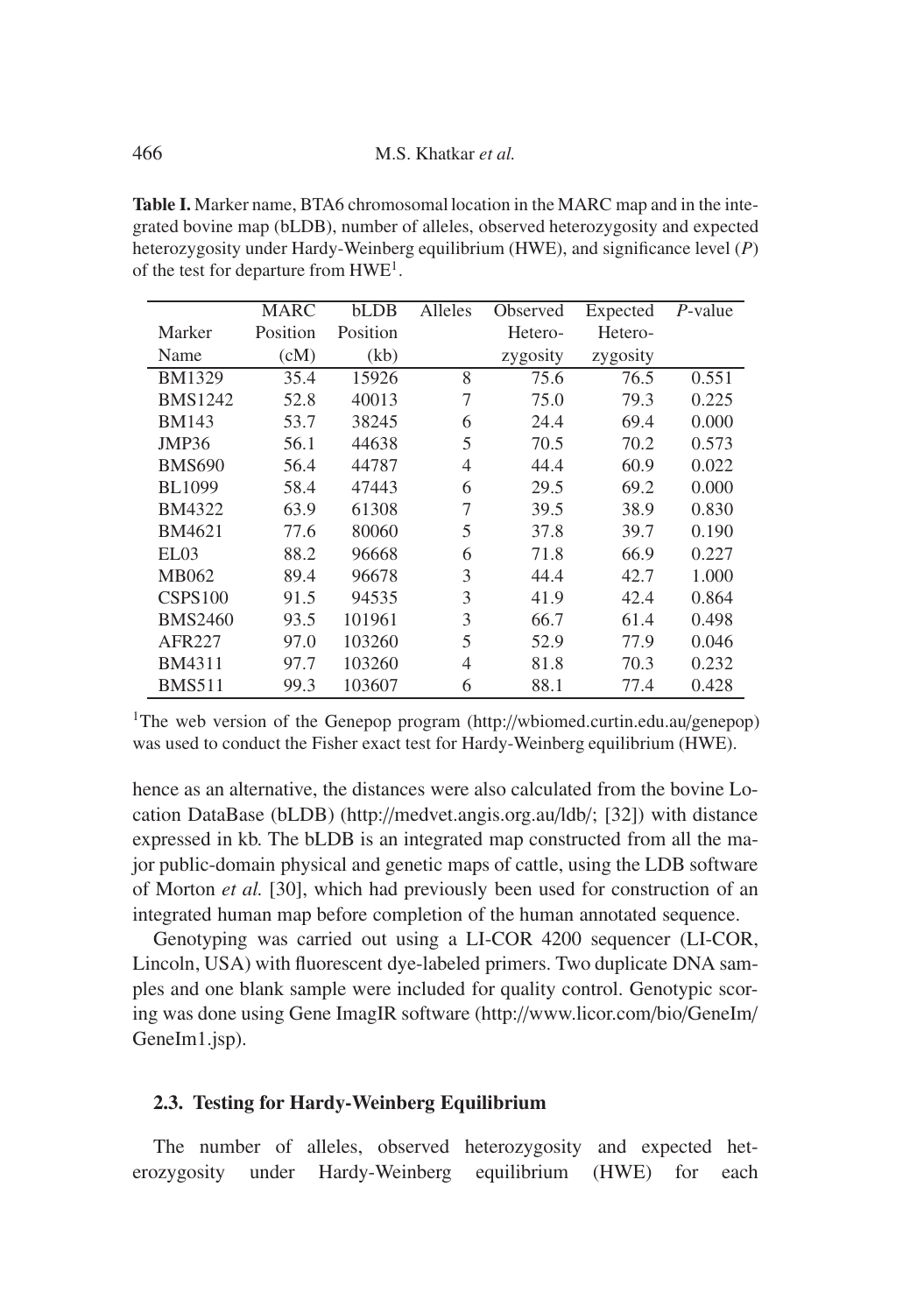microsatellite locus were computed using the web version of Genepop (http://wbiomed.curtin.edu.au/genepop). The *P*-values of the Fisher exact test for deviations from HWE were computed as per Guo and Thompson [12] using Genepop (Tab. I). The numbers of alleles in the MARC *versus* our study were compared using loglinear modelling (to cater for low-number counts), taking into account the paired nature of the data, *i.e.* two observations for each marker. The observed heterozygosity in MARC *versus* our study were compared by a paired *t*-test.

### **2.4. Estimating linkage disequilibrium between pairs of markers**

A number of measures of LD have been suggested in the literature (Devlin and Risch [8]; Hedrick [14]; Jorde [21]; Lewontin [23]). We estimated LD by using the Hedrick [14] multiallelic extension of the Lewontin [23] normalised coefficient *D'* computed from two-loci haplotype frequencies. For a pair of loci A and B, *D'* was estimated as

$$
D' = D'_{AB} = \sum_{i=1}^{n_A} \sum_{j=1}^{n_B} p_{i\bullet} p_{\bullet j} |D'_{ij}|
$$

where  $D'_{ij} = D_{ij}/D_{ij, \text{max}}$ ,  $D_{ij} = p_{ij} - p_{i\bullet}p_{\bullet j}$ , and

$$
D_{ij,\max} = \begin{cases} \min[p_{i\bullet}p_{\bullet j}, (1-p_{i\bullet})(1-p_{\bullet j})] \text{ if } D_{ij} < 0\\ \min[(1-p_{i\bullet})p_{\bullet j}, p_{i\bullet}(1-p_{\bullet j})] \text{ if } D_{ij} > 0, \end{cases}
$$

and where  $p_{i\bullet}$  and  $p_{\bullet}$  *j* are frequencies of alleles *i* and *j* at loci A and B, respectively;  $p_{ij}$  is the frequency of the pairwise haplotype *ij*; and  $n_A$  and  $n_B$  are the total numbers of the alleles at loci A and B, respectively.

This statistic has been used to measure the extent of LD in human [3] and livestock populations in a range of studies (*e.g.* [10,28,34,42]), thereby facilitating the comparison of the results in this study with other studies. *D'* allows LD to be measured with highly polymorphic markers and is less sensitive to variation in marker allele frequencies than other measures of LD [14, 46].

# **2.5. Haplotype frequency estimation**

The haplotype frequencies were estimated using the GOLD-ldmax procedure (http://www.sph.umich.edu/csg/abecasis/GOLD/; [2]). This procedure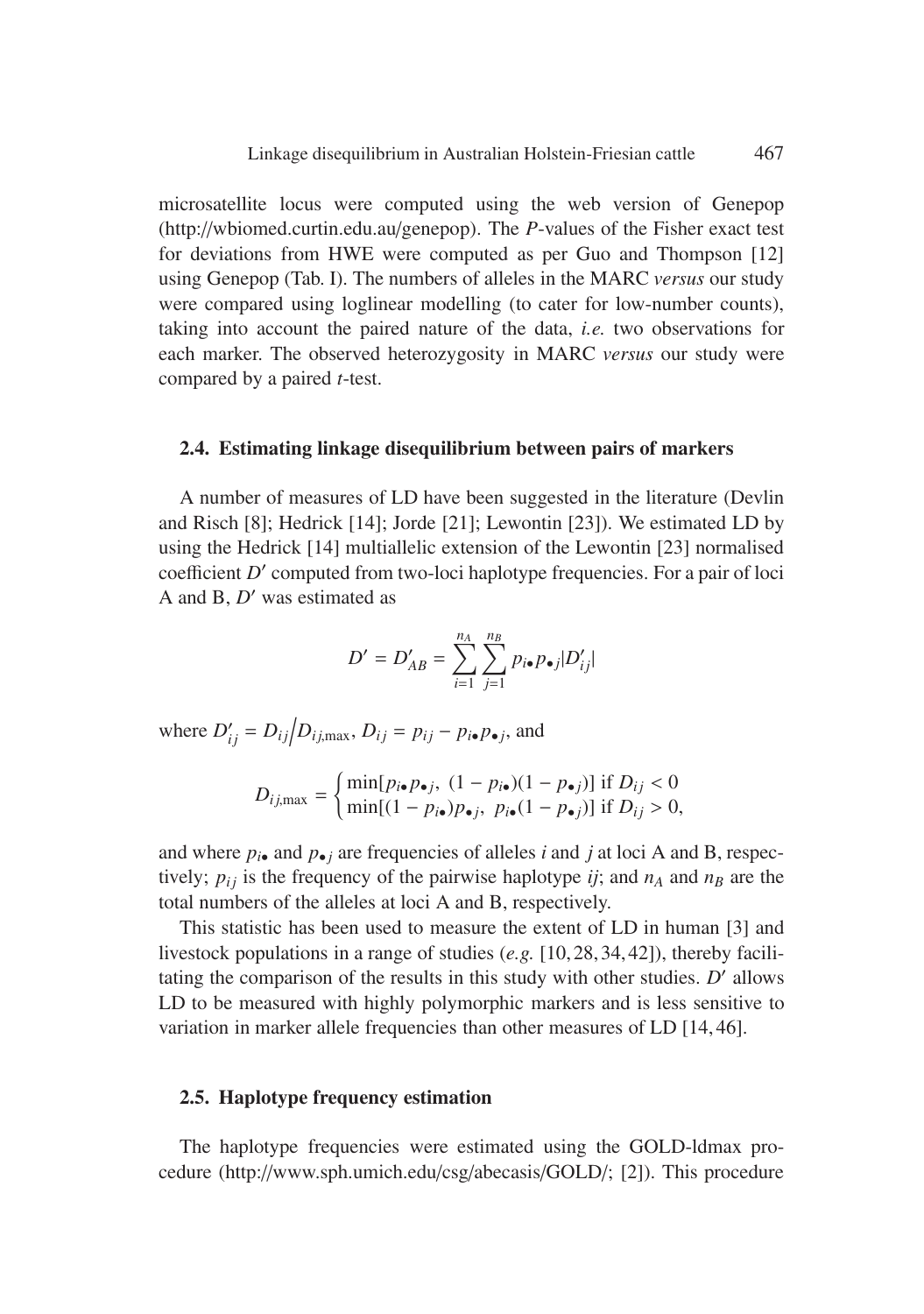468 M.S. Khatkar *et al.*

implements a maximum likelihood based expectation-maximisation (E-M) algorithm [9]. Haplotype frequencies were also estimated using a Bayesian algorithm as implemented in PHASE 2.0 [40]. These haplotype frequencies were then used to calculate  $D'$  values as detailed above. Chi-square statistics, to test for independence between alleles at two loci, were also computed for each pair of markers using GOLD. PHASE by default assume a stepwise mutation model for microsatellite markers and is appropriate when the length of each allele is known. However, in our data set the actual length of each microsatellite allele was not known. Hence this condition was relaxed to the parent independent model in which each allele has the same chance to mutate to any of the other alleles. The algorithm used in PHASE has been reported as being more reliable than the E-M approach in inferring haplotypes [35, 45].

#### **2.6. Malecot model**

There was a general trend of decreasing LD with increasing inter-marker distance, and to quantify this relationship for the current data sets, we fitted the Malecot model [6, 24] to the data. This takes the exponential-asymptotic form,

$$
D'_{i} = (1 - L)M \exp(-\kappa d_{i}) + L + \varepsilon_{i} = \rho(d_{i}) + \varepsilon_{i}
$$

where  $D_i'$  is the observed LD for the *i*th pair of syntenic loci distance  $d_i$  apart,  $L(0 \leq L \leq 1)$  is the residual association at large distances *(i.e.* between unlinked loci),  $M$  ( $0 \leq M \leq 1$ ) is the proportion of alleles transmitted from founders (and so is 1 if alleles are monophyletic and less than 1 otherwise),  $\kappa$  (> 0) is the exponential decay rate of *D'* with physical distance *d*, and  $\varepsilon_i$  is the random error deviation for the *i*th pair of loci, with var( $\varepsilon$ <sup>*i*</sup>) =  $\sigma$ <sup>2</sup>.  $\rho$ (*d*) represents the expected value of *D'* at distance *d*. This declines from  $\rho(0) = (1 - L)M + L$ at  $d = 0$  to a level  $\rho(\infty) = L$  for unlinked loci. Since smaller values of the exponential decay parameter κ are associated with more extensive LD, Morton *et al.* [31] proposed that  $1/\kappa$  is a good measure of useful LD for mapping, naming this as the "swept radius". This is the distance over which LD declines to  $e^{-1}$ (∼37%) of its initial value. We have also adopted this measure in the current study. The 95 percent of the confidence interval of the swept radius was computed as  $1/(k \pm 1.96 \times SE(k))$ . The Malecot model was fitted using the nls() function in S-PLUS / R.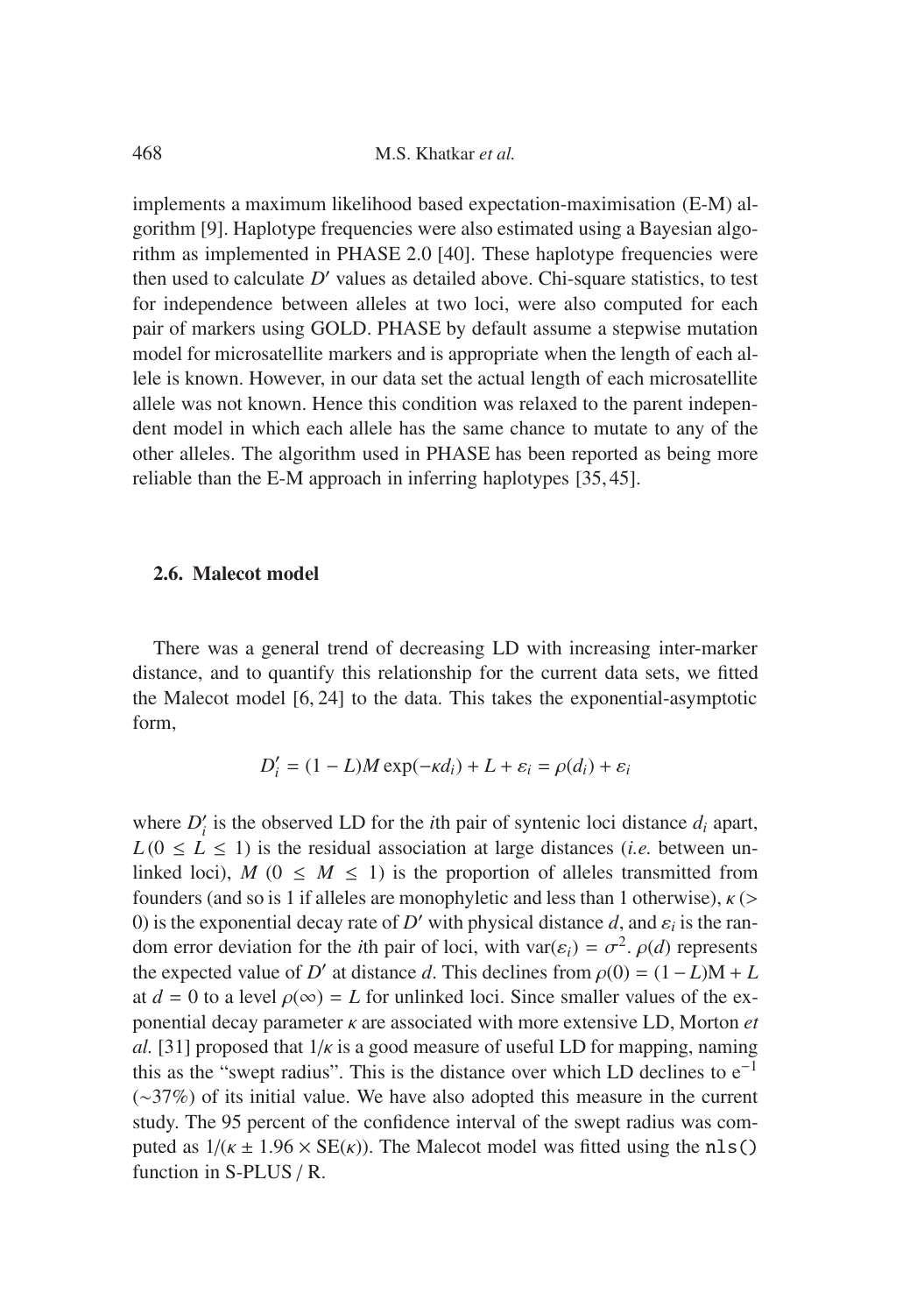# **3. RESULTS**

Marker names, positions on the MARC and bLDB maps, observed and expected heterozygosity, tests of departure from HWE, and the number of alleles in this data set are shown in Table I. The average distance between markers is 4.6 cM (ranged from 0.3 to 17.4 cM). The average number of alleles in this data set is significantly  $(P < 0.001)$  lower (5.2) as compared to MARC (7.9). The average observed heterozygosity in our study (56.3%) was not significantly different from that in the MARC mapping population (60.5%) ( $P =$ 0.54). The average observed heterozygosity is lower than the average expected heterozygosity in this study (62.9%) and two markers BM143 and BL1099 show significant deviation from HWE. These two markers were excluded for the further analysis of LD between markers.

*D*' values were estimated between all pairwise combinations of the thirteen markers, based on two different approaches to infer haplotypes. The mean *D* for all pairs is  $0.38 \pm 0.019$  and  $0.27 \pm 0.019$ , with haplotypes inferred by E-M and Bayesian approaches, respectively. The mean estimates of  $D'$  for marker pairs with an inter-marker distance of less than  $5 \text{ cM}$  ( $n = 13$ ) are 0.57 and 0.51, and for distances greater than 20 cM  $(n = 44)$  are 0.29 and 0.17, estimated from the E-M and Bayesian approaches, respectively. The individual values of *D*' based on haplotypes inferred by the two approaches were highly correlated  $(r = 0.91, \text{ see Fig. 1}).$  The agreement between the two methods appeared greater for the higher values of  $D'$ , although in general values of  $D'$  calculated using GOLD tend to be higher than those calculated using PHASE.

The distribution on the  $D'$  over distance is presented in Figure 2A-D, in each case with the Malecot model fitted. The general decline in the *D'* over intermarker distance was evident (Fig. 3). The inverse of the parameter  $\kappa$  of the Malecot model can be used to estimate the swept radius, a distance to which LD may be useful for mapping [26]. We estimated the swept radii as 11.6 (95%) confidence interval (CI) 6.6 to 46.9) cM and 13.4 (CI 8.9 to 29.6) cM based on haplotypes inferred from the E-M and Bayesian approaches, respectively (Fig. 2A-B). The Malecot model was also fitted with distance in Mb from the bovine integrated map (bLDB), giving estimates of swept radii of 15.4 (CI 8.9 to 55.7) Mb and 17.9 (CI 12 to 35) Mb, for the two approaches, respectively (Fig. 2C-D). Note that the relatively wide CI were due to the small number of markers and bulls in this study. The parameter estimates from the Malecot model from the two methods and using the two types of map distances are presented in Table II. A steeper decline was observed in the chi-square values when plotted over distance between markers (Fig. 4).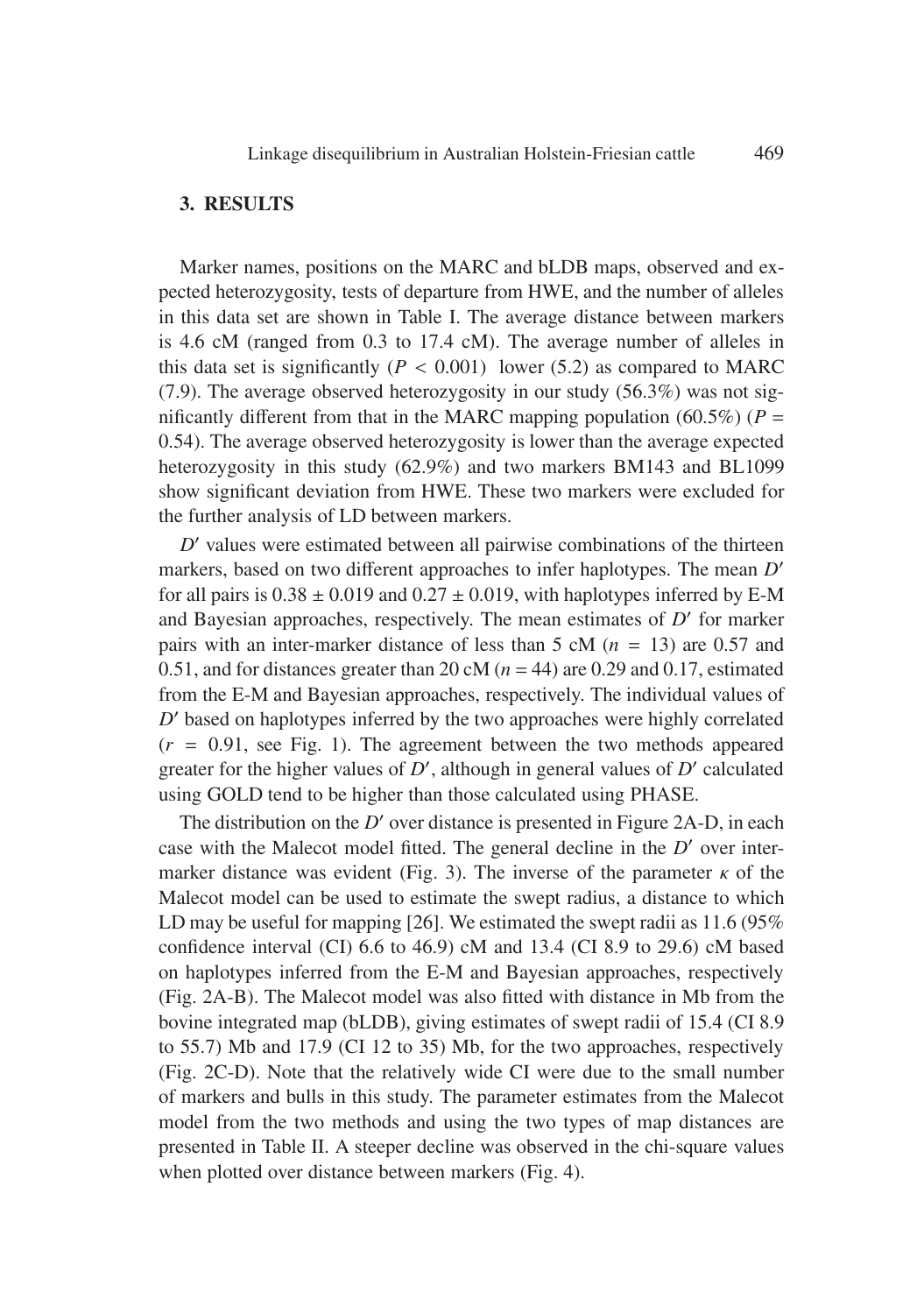470 M.S. Khatkar *et al.*



**Figure 1.** Relationship of *D'* computed from haplotypes inferred using E-M (GOLD) and Bayesian approaches (PHASE). The 45◦ line indicates theoretical equality of the two approaches.

# **4. DISCUSSION**

In this study we quantify the extent of LD in Australian Holstein-Friesian dairy cattle in the two regions of BTA6 previously known to carry important QTL [22]. Australian Holstein-Friesian cattle are under intense selection for milk production traits and have a small effective population size of ∼95 [25]. Also, there has been a continuous import of germplasm from different countries in addition to an ongoing within-country progeny testing program (http://www.adhis.com.au).

The *D'* values estimated from haplotypes inferred using the E-M and Bayesian approaches were comparable  $(r = 0.91)$ . However, the Malecot model fitted better  $(R^2 = 0.63)$  with the *D'* estimated from Bayesian-inferred haplotypes as compared to E-M-inferred haplotypes  $(R^2 = 0.43)$  (Fig. 2 A-B; Tab. II). This conclusion about the fit of the Malecot model was similar when the distances in Mb units from the integrated map bLDB were used: the  $R^2$ was 0.66 and 0.46 for the two methods of inferring haplotypes, respectively (Fig. 2C-D; Tab. II).

The integrated bLDB map uses as its framework the best available radiationhybrid mapping information, which provides the best physical map available at present in cattle. Genetic maps may be inaccurate over small intervals where one is most interested in precisely quantifying the relationship between LD and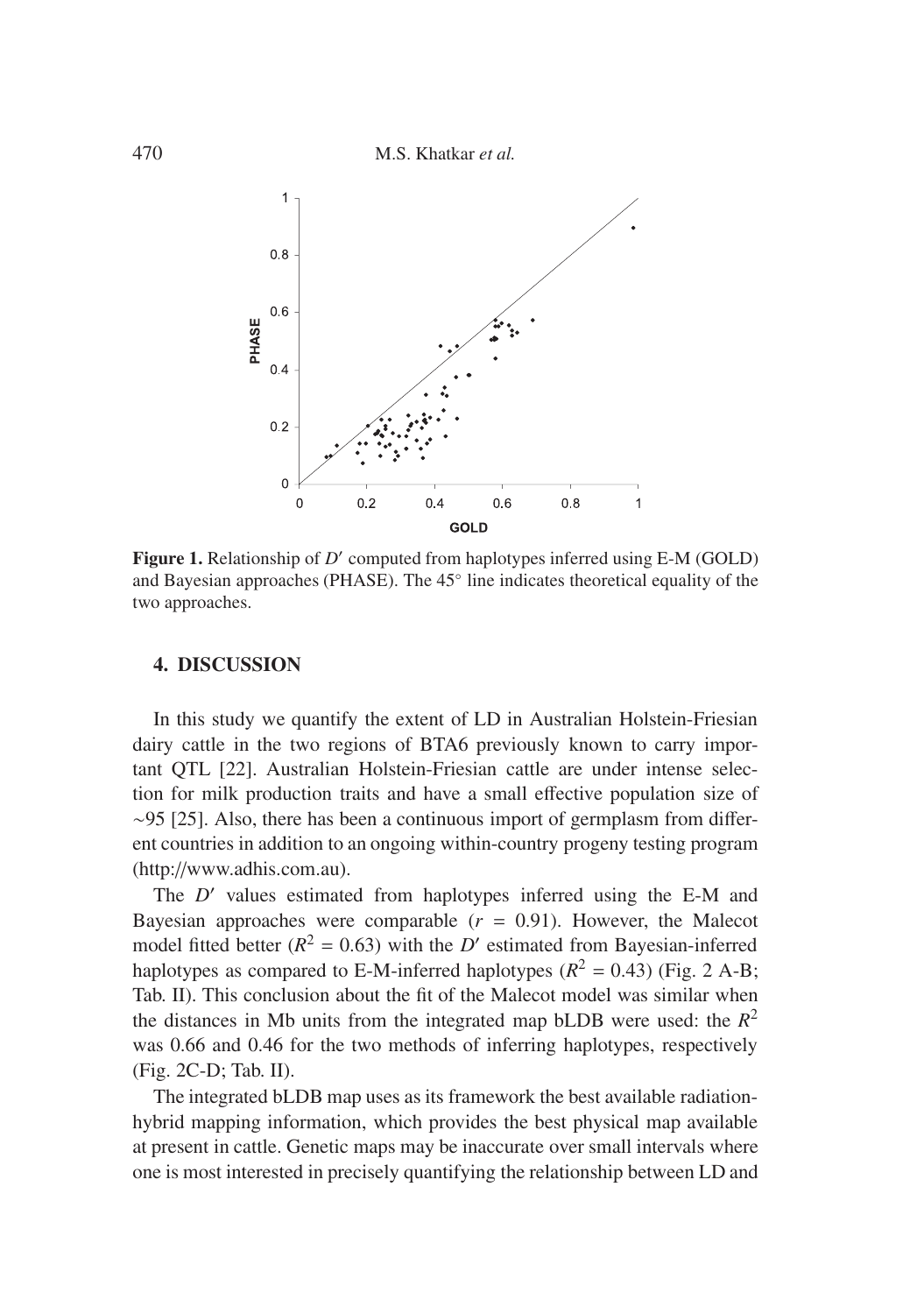

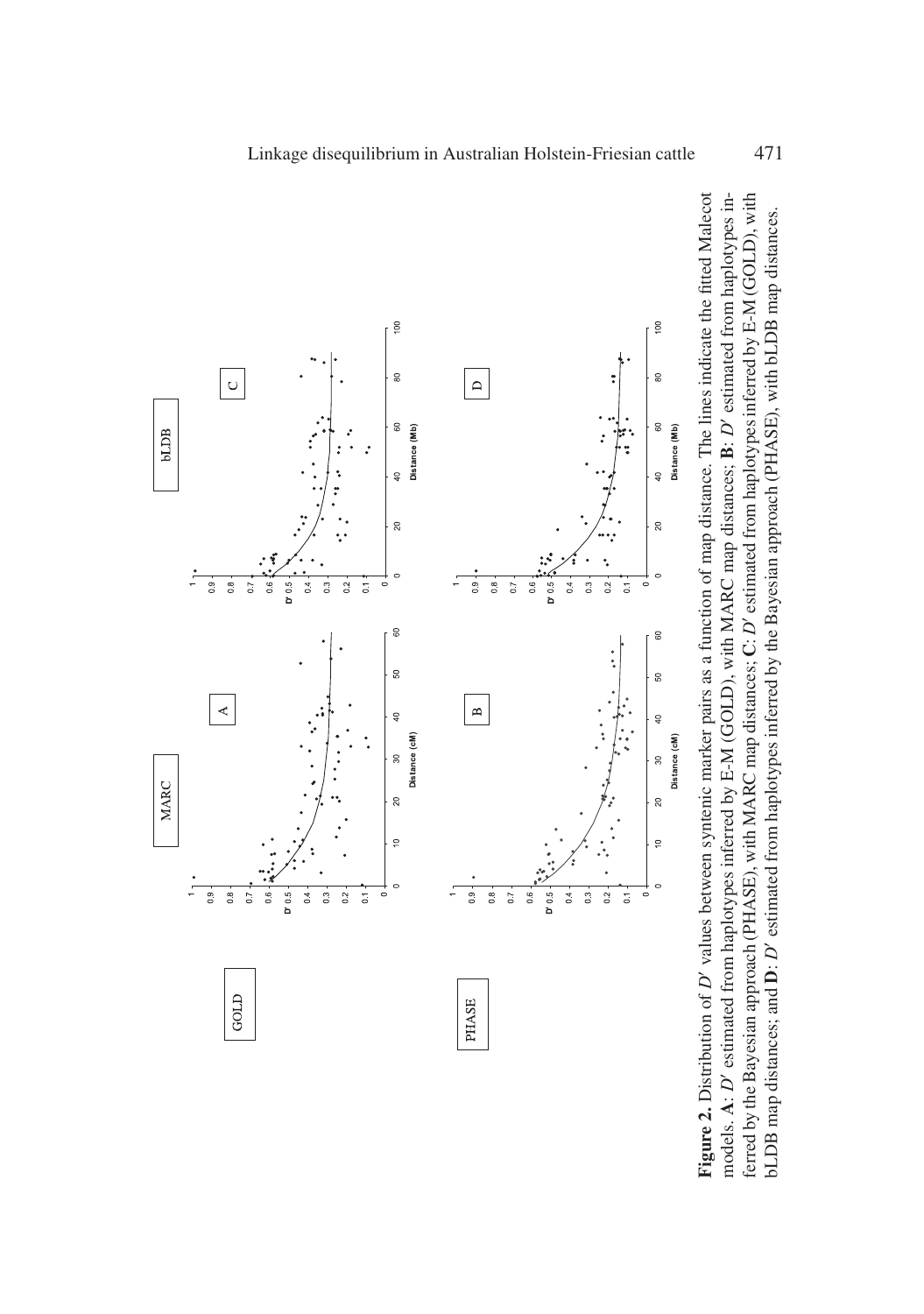

**Figure 3.** Average *D'* over different distances by two methods of inferring haplotypes, E-M (GOLD) and Bayesian approach (PHASE). The error bars indicate the standard errors of means.

distance. Inaccurate estimates of distances in the genetic maps are mainly because of the limited recombination events available in the resource population used for linkage mapping. This fact can be noted in the substantial changes recently in the genetic distances in MARC maps after incorporation of new map information [20]. From the mapping perspective, it is important to know the extent of LD over physical distances, so that marker density on the physical map can be determined.

Both the approaches for estimating the frequency of haplotypes used in this study have been reported to be satisfactory when compared with empirically estimated haplotypes [44], the Bayesian approach is somewhat more accurate [35, 45] but requires considerably more computation. Consequently, the E-M algorithm has been implemented in a number of analytical tools to survey LD based on population data *e.g.* [26]. The estimated swept radii from the two approaches are comparable. Based on the estimates of  $\kappa$  in the Malecot model, the results indicate that useful LD extends around 15 cM in Australian Holstein-Friesian dairy cattle (Tab. II). The extent of LD observed in this study in Australian dairy cattle is comparable to that reported for a Dutch Holstein population [10] in which LD between syntenic markers extended over "several tens of centimorgans". However, there were differences in the sizes of the sample and the marker density used in these two studies.

On the one hand, high LD makes the application of LD mapping feasible for genome-wide QTL mapping, but on the other hand it can limit the resolution of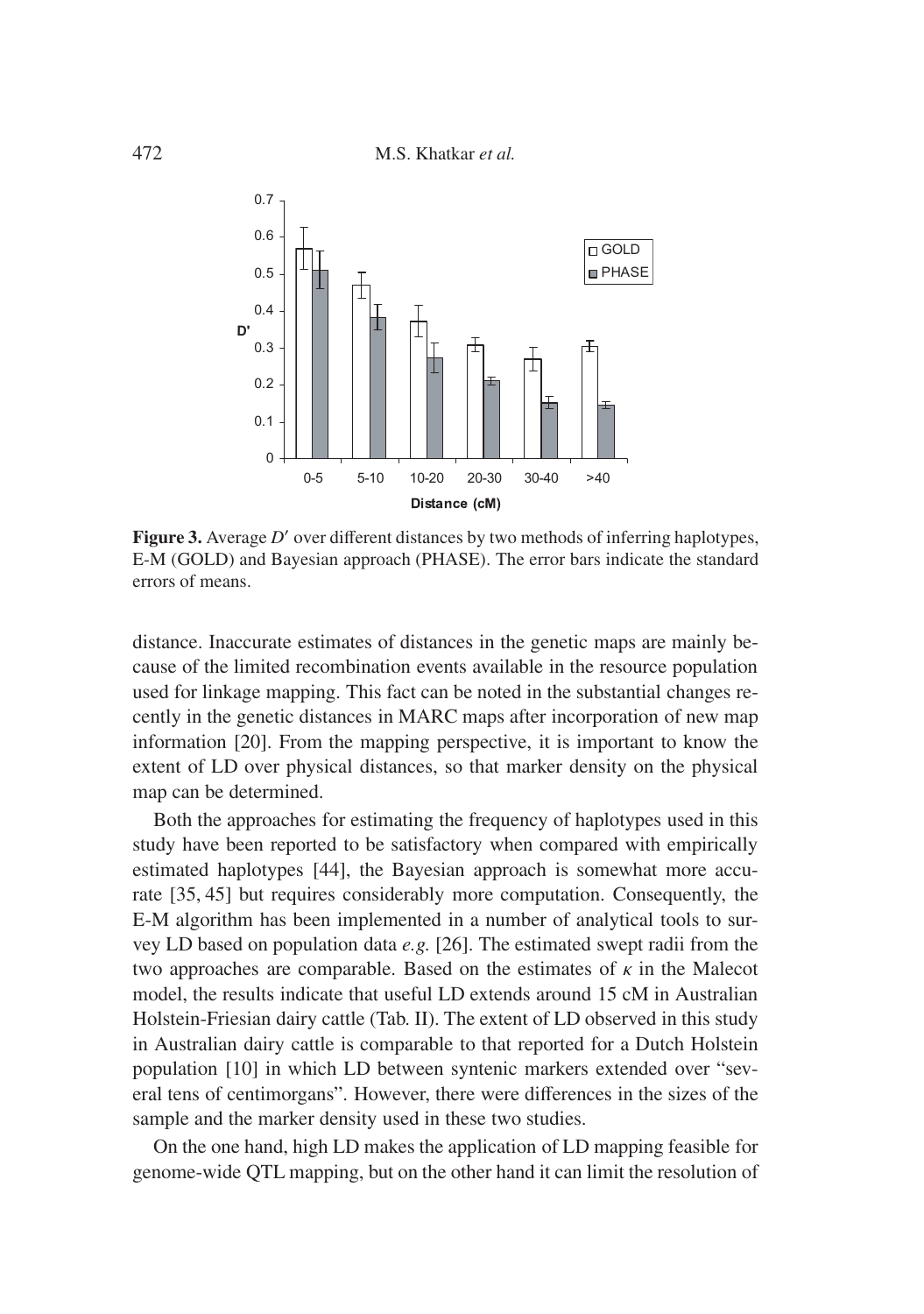**Table II.** Parameter estimates of fitted Malecot models. The Malecot model takes the form  $D'_i = (1 - L)M \exp(-\kappa d_i) + L + \varepsilon_i = \rho(d_i) + \varepsilon_i$  with var $(\varepsilon_i) = \sigma_s^2$ .

| Parameter        |                   | $GOLD$ (E-M)      | PHASE (Bayesian)  |                   |  |
|------------------|-------------------|-------------------|-------------------|-------------------|--|
|                  | <b>MARC</b>       | $h$ L $D$ $B$     | <b>MARC</b>       | bLDB              |  |
|                  | $0.276 \pm 0.031$ | $0.279 \pm 0.027$ | $0.127 \pm 0.030$ | $0.135 \pm 0.026$ |  |
| $\boldsymbol{M}$ | $0.487 \pm 0.067$ | $0.445 \pm 0.053$ | $0.509 \pm 0.043$ | $0.467 \pm 0.035$ |  |
| К                | $0.086 \pm 0.033$ | $0.065 \pm 0.024$ | $0.073 \pm 0.020$ | $0.056 \pm 0.014$ |  |
| $\sigma_{\rm s}$ | 0.1223            | 0.1195            | 0.1033            | 0.1001            |  |
| $R^2$            | 0.434             | 0.460             | 0.635             | 0.657             |  |



**Figure 4.** Distribution of chi-square values between marker pairs as a function of genetic distance in centimorgan (cM). One extreme value (chi-square =217) has not been plotted to scale.

fine mapping and may hinder positional cloning of the actual mutation. However, the results obtained from population-wide LD of markers with economic traits can be readily applicable in improving breeding stock through MAS [7] without the need to find the causative mutation.

In the human genome, the extent of LD is much smaller  $(5-100 \text{ kb})$  than reported in this study and in the Dutch Holstein population [10]. Recently Hinds *et al.* [16] reported the analysis of 1.58 million human SNP and suggested that the same power in association mapping of complex traits can be achieved by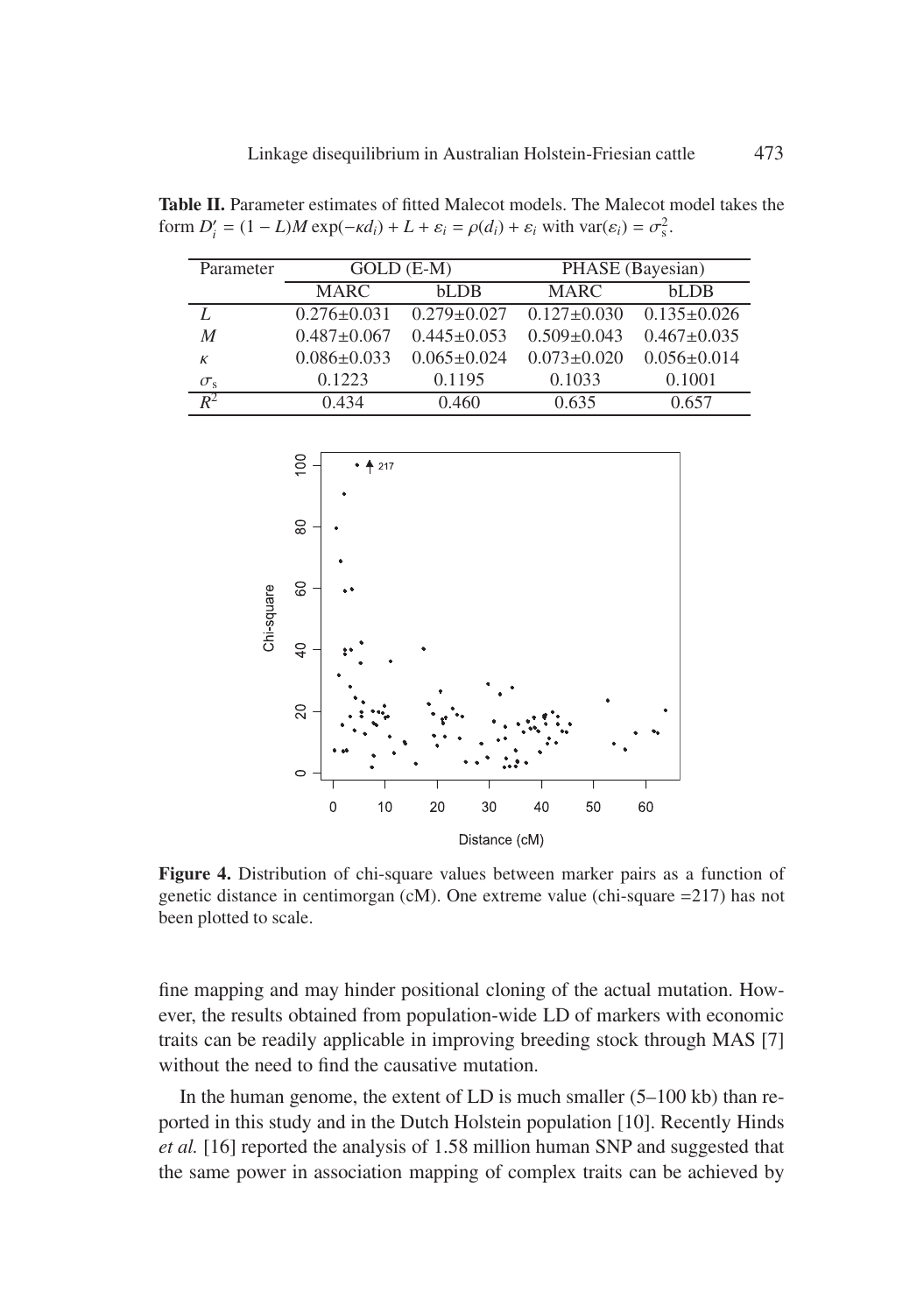using around 300 000 SNP. In contrast, in dairy cattle, the far higher levels of LD mean that far fewer markers will be required for similar power.

The standard measure of LD provides a starting point only, and may not fully capture the complexity of the occurrence of LD. By fitting the Malecot model in windows of small segments of the genome with very close markers, it is possible to assess how patterns of LD change not only between chromosomes, but also within chromosomes. Using such approaches, recent studies in humans have suggested that the genome is organised into the blocks of haplotypes with high LD, separated by regions of low LD [16, 26]. Recently, metric LD maps scaled in LD units (LDU) have been developed in humans, and have been suggested as a tool for targeted and optimal marker placement, which should lead to more powerful gene mapping and population studies [27, 47]. Similar efforts of creating LDU maps to understand the pattern of LD over the cattle genome are required to design optimum experiments for LD-based localisation of genetic variants affecting economic traits in cattle. The advent of high density SNP maps in bovine and high throughput genotyping platforms [17] now provide scope to undertake such studies in dairy cattle.

### **ACKNOWLEDGEMENTS**

The authors gratefully acknowledge Genetics Australia for semen samples, ADHIS for pedigree data and the technical support provided by M. Jones and Y. Husaini in the laboratory. M.S.K. was a recipient of an F. H. Loxton Bequest scholarship, and a CRC-IDP support allowance. The work reported here was supported with funds from the Co-operative Research Centre for Innovative Dairy Products.

#### **REFERENCES**

- [1] Abdallah J.M., Goffinet B., Cierco-Ayrolles C., Perez-Enciso M., Linkage disequilibrium fine mapping of quantitative trait loci: a simulation study, Genet. Sel. Evol. 35 (2003) 513–532.
- [2] Abecasis G.R., Cookson W.O., GOLD–graphical overview of linkage disequilibrium, Bioinformatics 16 (2000) 182–183.
- [3] Ardlie K.G., Kruglyak L., Seielstad M., Patterns of linkage disequilibrium in the human genome, Nat. Rev. Genet. 3 (2002) 299–309.
- [4] Blott S., Kim J.J., Moisio S., Schmidt-Kuntzel A., Cornet A., Berzi P., Cambisano N., Ford C., Grisart B., Johnson D., Karim L., Simon P., Snell R., Spelman R., Wong J., Vilkki J., Georges M., Farnir F., Coppieters W., Molecular dissection of a quantitative trait locus: a phenylalanine-to-tyrosine substitution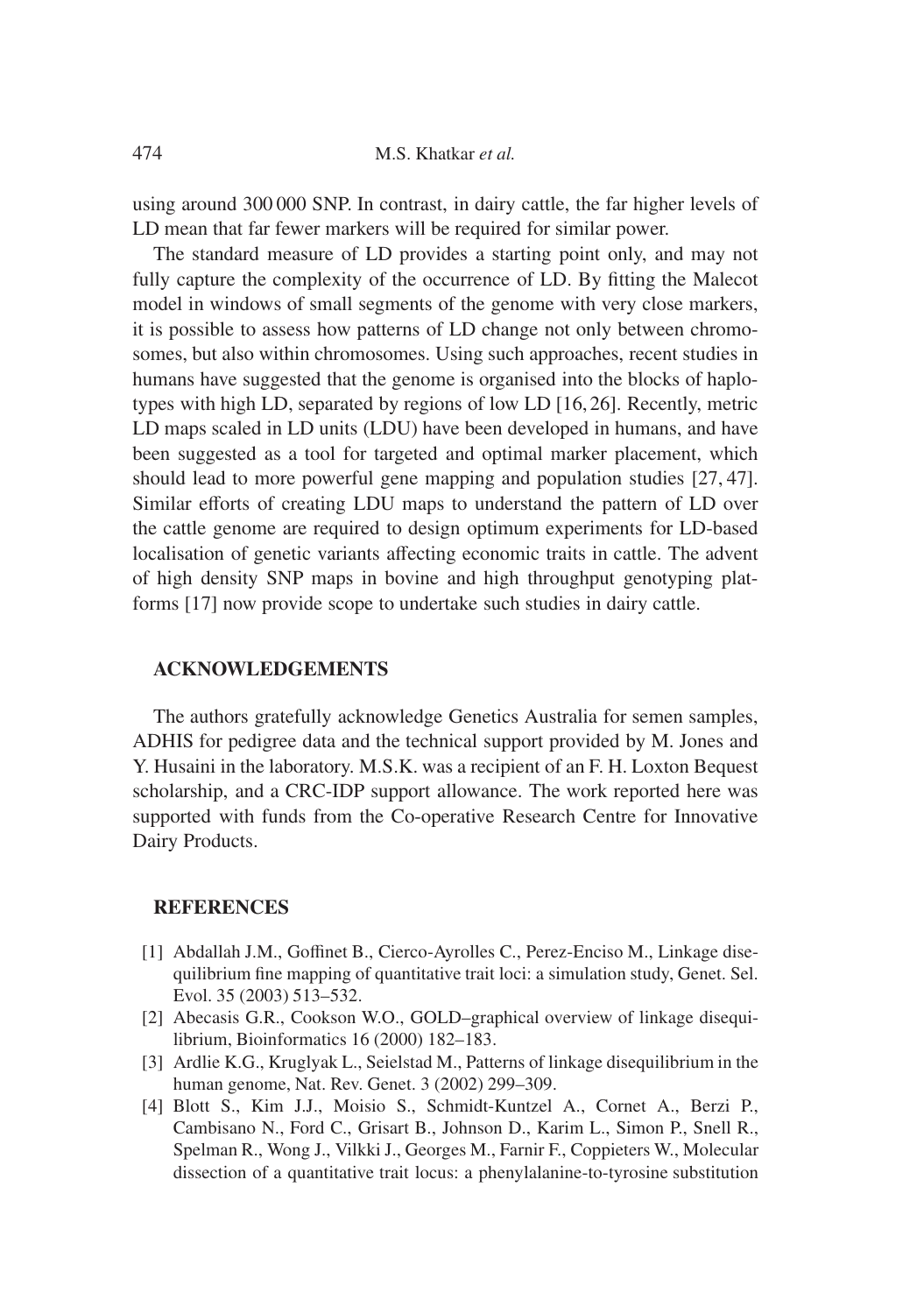in the transmembrane domain of the bovine growth hormone receptor is associated with a major effect on milk yield and composition, Genetics 163 (2003) 253–266.

- [5] Botstein D., Risch N., Discovering genotypes underlying human phenotypes: past successes for Mendelian disease, future approaches for complex disease, Nat. Genet. 33 Suppl. (2003) 228–237.
- [6] Collins A., Morton N.E., Mapping a disease locus by allelic association, Proc. Natl. Acad. Sci. USA 95 (1998) 1741–1745.
- [7] Dekkers J.C., Commercial application of marker- and gene-assisted selection in livestock: strategies and lessons, J. Anim. Sci. 82 Suppl. (2004) E313–E328.
- [8] Devlin B., Risch N., A comparison of linkage disequilibrium measures for finescale mapping, Genomics 29 (1995) 311–322.
- [9] Excoffier L., Slatkin M., Maximum-likelihood estimation of molecular haplotype frequencies in a diploid population, Mol. Biol. Evol. 12 (1995) 921–927.
- [10] Farnir F., Coppieters W., Arranz J.J., Berzi P., Cambisano N., Grisart B., Karim L., Marcq F., Moreau L., Mni M., Nezer C., Simon P., Vanmanshoven P., Wagenaar D., Georges M., Extensive genome-wide linkage disequilibrium in cattle, Genome Res. 10 (2000) 220–227.
- [11] Grisart B., Coppieters W., Farnir F., Karim L., Ford C., Berzi P., Cambisano N., Mni M., Reid S., Simon P., Spelman R., Georges M., Snell R., Positional candidate cloning of a QTL in dairy cattle: identification of a missense mutation in the bovine DGAT1 gene with major effect on milk yield and composition, Genome Res. 12 (2002) 222–231.
- [12] Guo S.W., Thompson E.A., Performing the exact test of Hardy-Weinberg proportion for multiple alleles, Biometrics 48 (1992) 361–372.
- [13] Hall D., Wijsman E.M., Roos J.L., Gogos J.A., Karayiorgou M., Extended intermarker linkage disequilibrium in the Afrikaners, Genome Res. 12 (2002) 956–961.
- [14] Hedrick P.W., Gametic disequilibrium measures: proceed with caution, Genetics 117 (1987) 331–341.
- [15] Heyen D.W., Beever J.E., Da Y., Evert R.E., Green C., Bates S.R., Ziegle J.S., Lewin H.A., Exclusion probabilities of 22 bovine microsatellite markers in fluorescent multiplexes for semiautomated parentage testing, Anim. Genet. 28 (1997) 21–27.
- [16] Hinds D.A., Stuve L.L., Nilsen G.B., Halperin E., Eskin E., Ballinger D.G., Frazer K.A., Cox D.R., Whole-genome patterns of common DNA variation in three human populations, Science 307 (2005) 1072–1079.
- [17] Hirschhorn J.N., Daly M.J., Genome-wide association studies for common diseases and complex traits, Nat. Rev. Genet. 6 (2005) 95–108.
- [18] Hugot J.P., Chamaillard M., Zouali H. *et al.*, Association of NOD2 leucinerich repeat variants with susceptibility to Crohn's disease, Nature 411 (2001) 599–603.
- [19] Hyun C., Filippich L.J., Lea R.A., Shepherd G., Hughes I.P., Griffiths L.R., Prospects for whole genome linkage disequilibrium mapping in domestic dog breeds, Mamm. Genome 14 (2003) 640–649.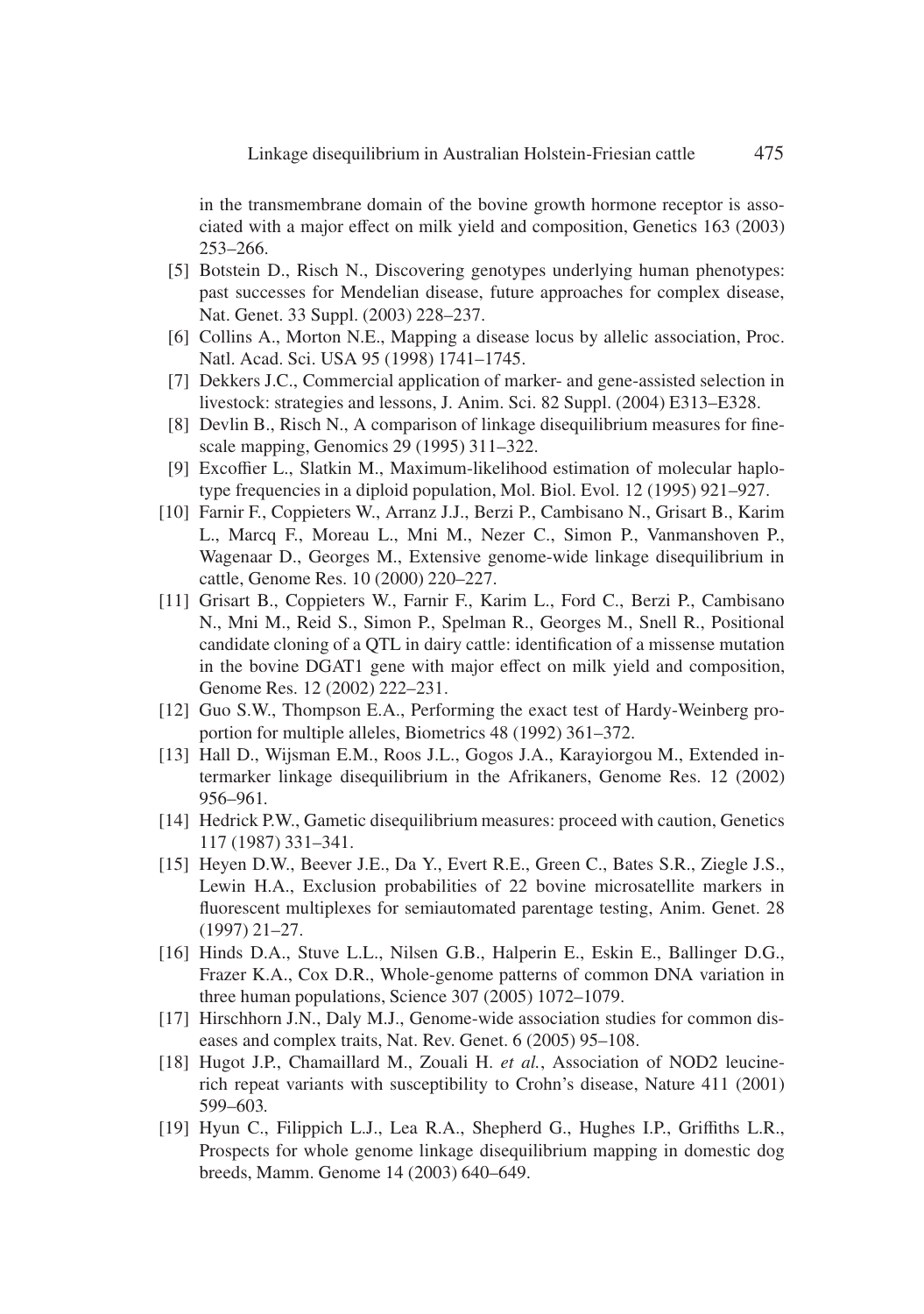- [20] Ihara N., Takasuga A., Mizoshita K., Takeda H., Sugimoto M., Mizoguchi Y., Hirano T., Itoh T., Watanabe T., Reed K.M., Snelling W.M., Kappes S.M., Beattie C.W., Bennett G.L., Sugimoto Y., A comprehensive genetic map of the cattle genome based on 3802 microsatellites, Genome Res. 14 (2004) 1987–1998.
- [21] Jorde L.B., Linkage disequilibrium and the search for complex disease genes, Genome Res. 10 (2000) 1435–1444.
- [22] Khatkar M.S., Thomson P.C., Tammen I., Raadsma H.W., Quantitative trait loci mapping in dairy cattle: review and meta-analysis, Genet. Sel. Evol. 36 (2004) 163–190.
- [23] Lewontin R.C., The interaction of selection and linkage. I. General considerations: heterotic models, Genetics 49 (1964) 49–67.
- [24] Malécot G., Les Mathématiques de l'Hérédité, Masson et Cie, Paris, 1948.
- [25] Man W.Y.N., Pedigree analysis of Holstein Friesians in Australia, PhD thesis University of Sydney (2004).
- [26] Maniatis N., Collins A., Xu C.F., McCarthy L.C., Hewett D.R., Tapper W., Ennis S., Ke X., Morton N.E., The first linkage disequilibrium (LD) maps: delineation of hot and cold blocks by diplotype analysis, Proc. Natl. Acad. Sci. USA 99 (2002) 2228–2233.
- [27] Maniatis N., Morton N.E., Gibson J., Xu C.F., Hosking L.K., Collins A., The optimal measure of linkage disequilibrium reduces error in association mapping of affection status, Hum. Mol. Genet. 14 (2005) 145–153.
- [28] McRae A.F., McEwan J.C., Dodds K.G., Wilson T., Crawford A.M., Slate J., Linkage disequilibrium in domestic sheep, Genetics 160 (2002) 1113–1122.
- [29] Mohlke K.L., Lange E.M., Valle T.T., Ghosh S., Magnuson V.L., Silander K., Watanabe R.M., Chines P.S., Bergman R.N., Tuomilehto J., Collins F.S., Boehnke M., Linkage disequilibrium between microsatellite markers extends beyond 1 cM on chromosome 20 in Finns, Genome Res. 11 (2001) 1221–1226.
- [30] Morton N.E., Collins A., Lawrence S., Shields D.C., Algorithms for a location database, Ann. Hum. Genet. 56 (Pt 3) (1992) 223–232.
- [31] Morton N.E., Zhang W., Taillon-Miller P., Ennis S., Kwok P.Y., Collins A., The optimal measure of allelic association, Proc. Natl. Acad. Sci. USA 98 (2001) 5217–5221.
- [32] Nicholas F.W., Barendse W., Collins A., Dalrymple B.P., Edwards J.H., Gregory S., Hobbs M., Khatkar M.S., Liao W., Maddox J.F., Raadsma H.W., Zenger K.R., Integrated maps and Oxford grids: maximising the power of comparative mapping, 29th International Conference on Animal Genetics, September 11–16, 2004, Tokyo, Japan (2004).
- [33] Nsengimana J., Baret P.V., Linkage disequilibrium and the genetic distance in livestock populations: the impact of inbreeding, Genet. Sel. Evol. 36 (2004) 281– 296.
- [34] Nsengimana J., Baret P., Haley C.S., Visscher P.M., Linkage disequilibrium in the domesticated pig, Genetics 166 (2004) 1395–1404.
- [35] Qin Z.S., Niu T., Liu J.S., Partition-ligation-expectation-maximization algorithm for haplotype inference with single-nucleotide polymorphisms, Am. J. Hum. Genet. 71 (2002) 1242–1247.